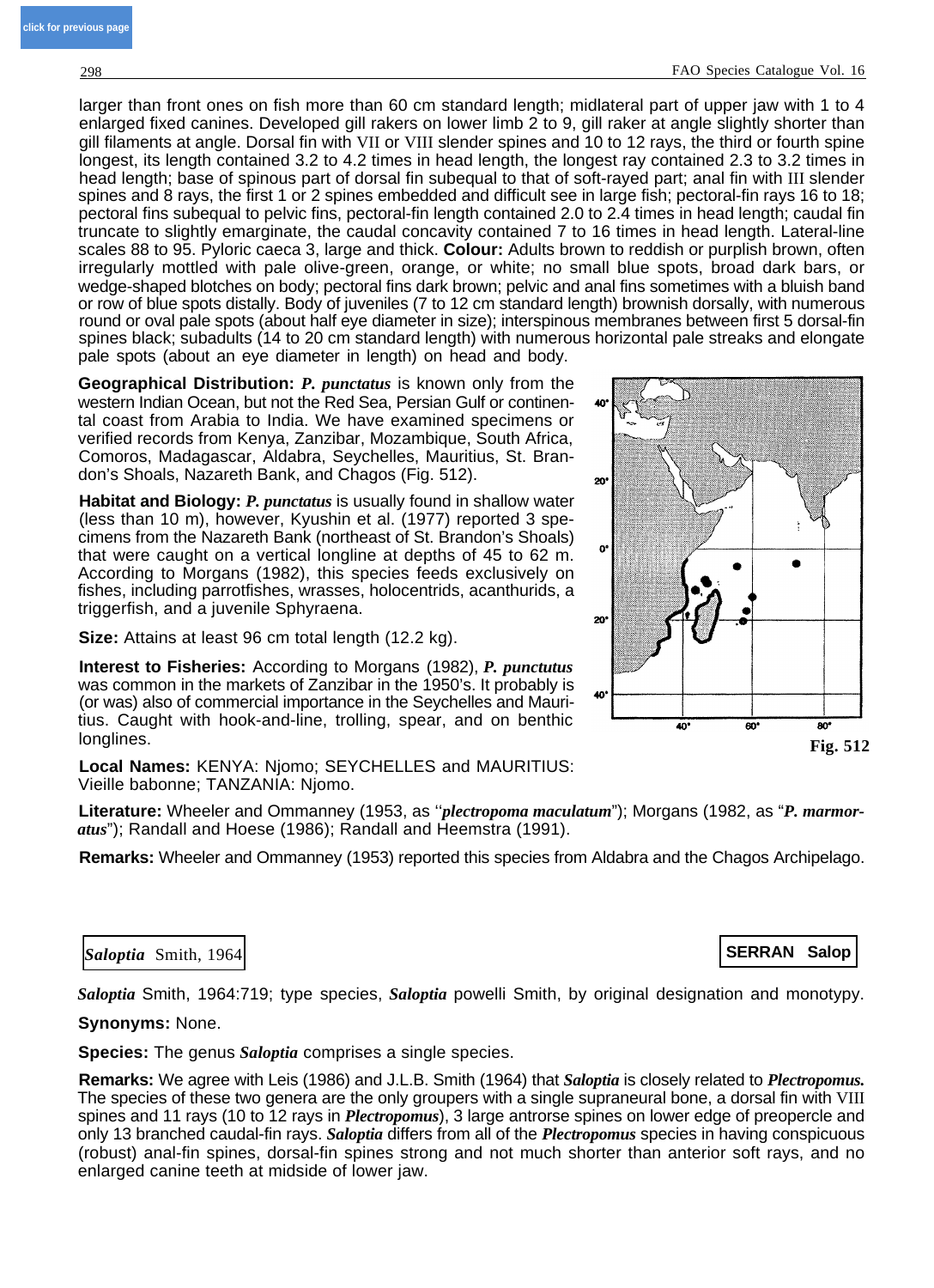*Saloptia powelli* Smith, 1964:719, pt. 21 (type locality: Cook Islands).

**Synonyms:** None.

**FAO Names: En -** Golden grouper; **Fr -** Mérou d'or; **Sp -** Mero dorado.



(260 mm standard length)

**Diagnostic Features:** Body oblong, robust, the depth less than head length and contained 2.6 to 3.0 times in standard length (for fish 24 to 39 cm standard length); body width contained 2.2 times in the depth. Head length contained 2.5 to 2.6 in standard length; snout distinctly longer than eye diameter; interorbital area flat; the dorsal head profile slightly convex; preorbital depth contained 0.4 to 0.5 times eye diameter and 13 times in head length; preopercle subangular, with 3 large curved spines (mostly hidden by skin) on lower edge, the rear edge with minute serrae near the angle; subopercle and interopercle serrate; opercle with 3 flat, equidistant spines; upper edge of operculum distinctly convex; nostrils set in a shallow groove running forward from eye, the posterior nostrils about twice size of anterior nostrils; maxilla not reaching past eye; posterior part of maxilla evenly expanded (no step, hook or knob on ventral edge); supramaxilla well developed; a pair of canines at front of both jaws; lower jaw with 2 rows of teeth, but no enlarged canines at midside of jaw; palatines with teeth. Gill rakers 8 or 9 on upper limb, 16 or 17 on lower limb. Dorsal fin with VIII spines and 11 rays, the dorsal-fin origin close behind vertical at rear end of operculum; dorsal-fin membranes slightly incised between the spines, the third to eighth spines subequal; length of dorsal-fin base less than 50% of standard length; anal fin with III spines and 8 rays; dorsal- and anal-fin spines strong, the anal spines quite distinct; pectoral fins short and rounded, with 14 or 15 rays, the middle rays longest, subequal to pelvic fins, pectoral-fin length contained 2.2 to 2.4 in head length; no scaly flap of skin joining upper pectoral-fin rays to body; caudal fin emarginate, with 7 branched rays and 11 procurrent rays in upper part and 6 branched rays and 10 procurrent rays in lower part. Body scales small, distinctly ctenoid, even

on belly; no auxiliary scales; lateral-line scales 70 to 78; lateral-scale series 115 to 133. A single curved supraneural bone anterior to tip of first neural spine; epipleural ribs on vertebrae 1 to 9; dorsal fin with 2, anal fin with 3 trisegmental pterygiophores; rear edge of first dorsal-fin, pterygiophore incised at tip of third neural spine; cranium not'examined. **Colour:** Head, body, and fins yellow to orange-yellow, shading ventrally to white or pink, the snout, lips, and dorsal part of head suffused with red; dorsal-fin spines sometimes streaked with red.

**Geographical Distribution:** Western Pacific to French Polynesia: Okinawa, Taiwan, South China Sea, Mariana Islands, Society Islands, Cook Islands, American Samoa, Fiji, and the Tuamotus (Fig. 514).

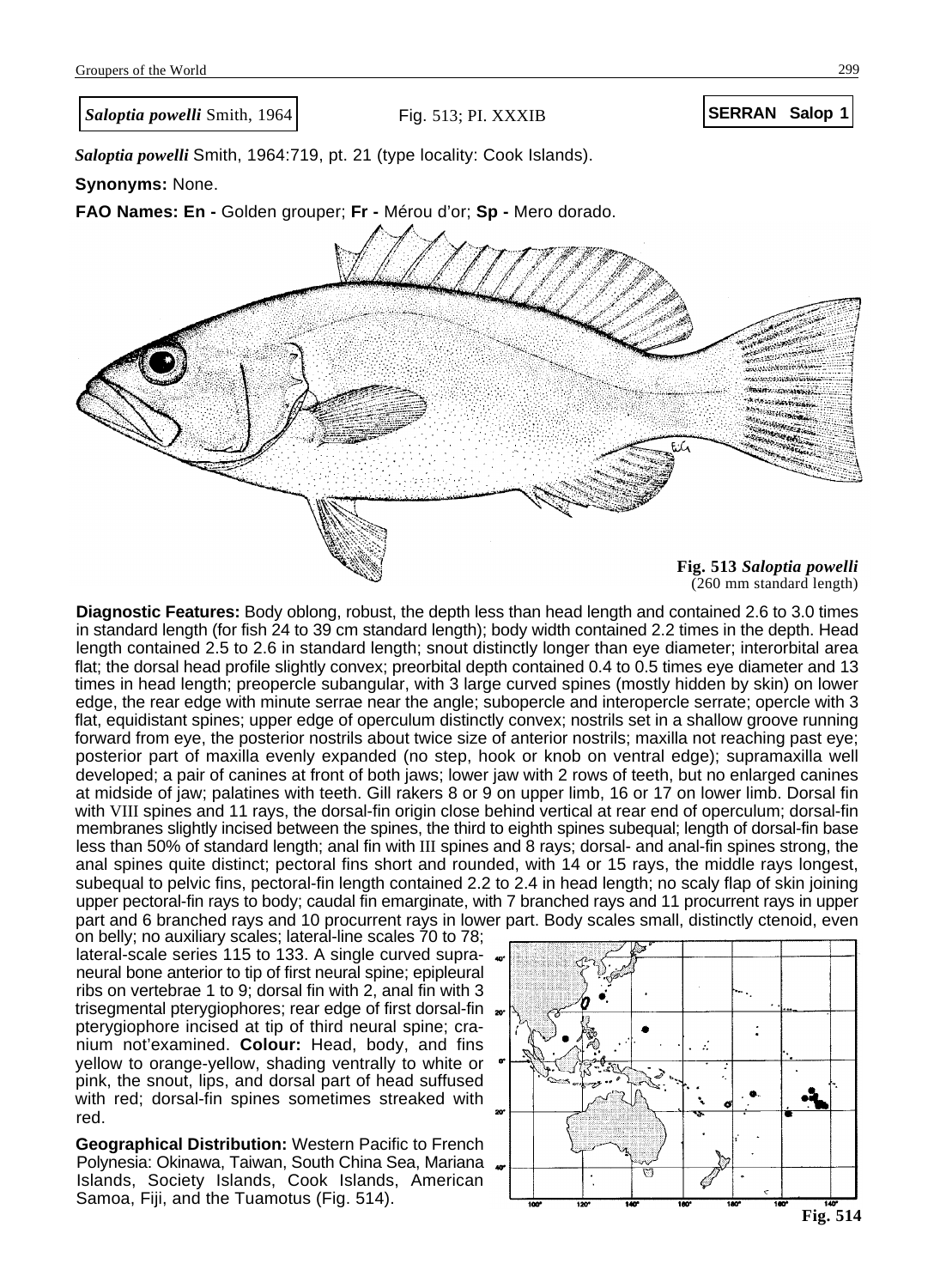**Habitat and Biology:** Deep water (140 to 367 m) on coral reefs or rocky substrata.

**Size:** Attains at least 47 cm total length (39 cm standard length).

**Interest to Fisheries:** Although *Saloptia* is not an abundant species it is an important food fish in the Ryukyu Islands of southern Japan. According to Polovina (1987), it is one of the most common deepwater groupers that are caught with handlines at the Marianas.

**Local Names:** JAPAN: Yamabukihata; TUAMOTU ISLANDS: Paru hoa.

**Literature:** Wrobel (1988); Randall and Heemstra (1991).

**Remarks:** Bagnis et al. (1974) reported this species from French Polynesia as *"Epinephelus truncatus."*

*Triso Randall,* Johnson, and Lowe, 1989

**Genus:** *Triso* Randall, Johnson and Lowe, 1989:415; type species, *Serranus dermopterus* Temminck and Schlegel, by original designation and monotypy).

**Synonyms:** None, although the type species was assigned to the genus *Trisotropis* Gill (a synonym of *Mycteroperca*) by Jordan and Richardson (1910).

**Species:** The genus *Triso* comprises a single species.

**Triso dermopterus** (Temminck and Schlegel, 1842) Fig. 515; Pl. XXXIC

*Serranus dermopterus* Temminck and Schlegel, 1842:10 (type locality: Nagasaki, Japan).

**Synonyms:** *Altiserranus woorei* Whitley, 1951:396, fig. 5 (type locality: Laurieton, New South Wales Australia).

**FAO Names: En -** Oval grouper; **Fr -** Mérou ovale; **Sp -** Mero ovalado.

**Fig. 515** *Triso dermopterus*

**Diagnostic Features:** Body oval (in lateral view), compressed, the depth contained 2.4 to 2.7 times in the standard length (for fish 13 to 56 cm standard length); body width contained 2.0 to 2.8 times in the depth. Head length contained 3.0 to 3.4 times in standard length; dorsal head profile distinctly convex; snout length distinctly longer than eye diameter; interorbital region notably broad and convex, its width contained 1.5 to 2.2 times orbit diameter for fish of 20 to 56 cm; preorbital depth contained 0.6 to 0.9 times eye diameter and 7 to 10 times in head length; preopercle subangular, finely serrate, the serrae at the angle slightly enlarged,



**SERRAN Triso**

**SERRAN Triso 1**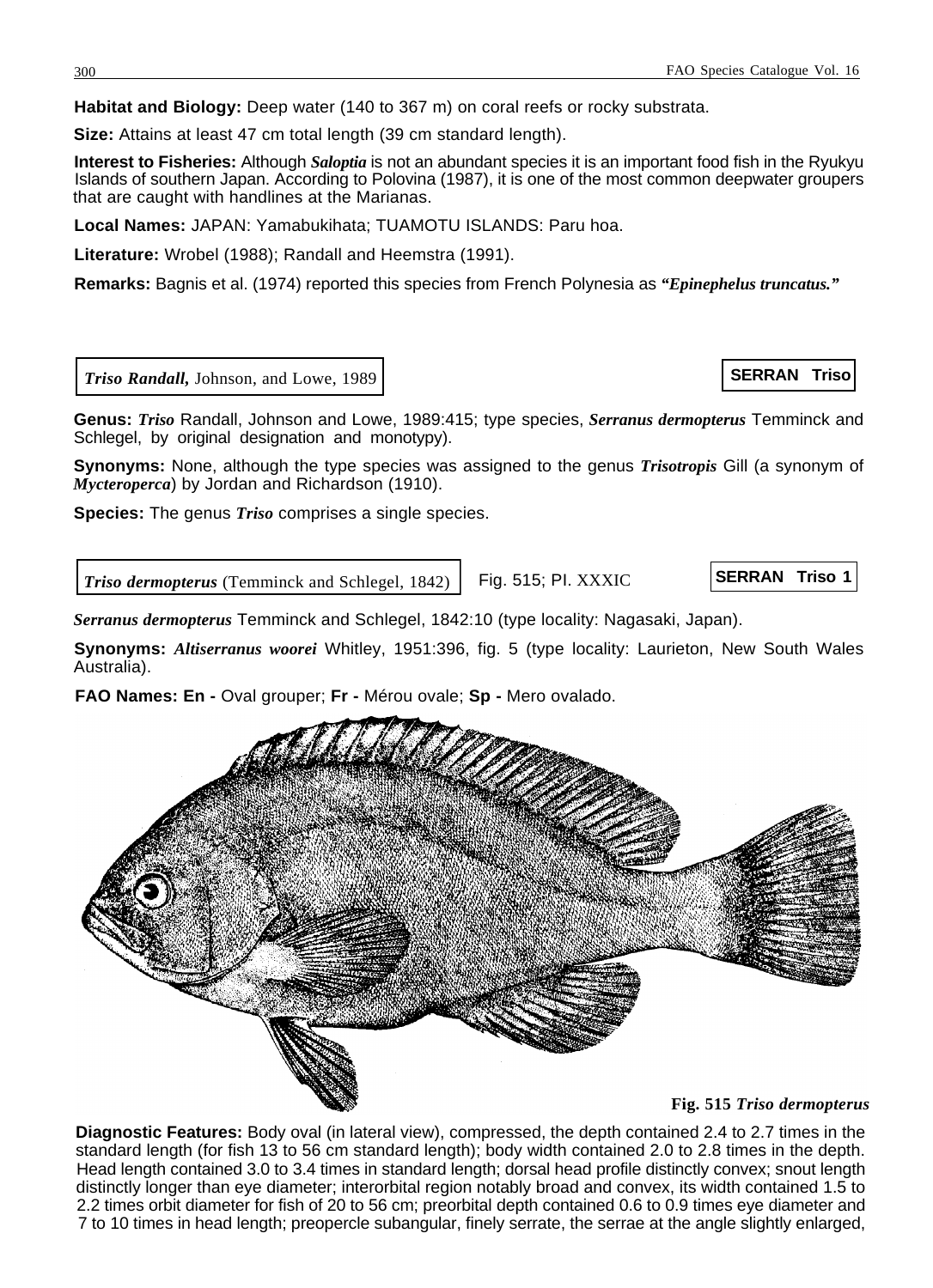the lower edge smooth; subopercle and interopercle also smooth; opercle with 3 flat spines, the upper edge of operculum convex; nostrils subequal in juveniles, the diameter of rear nostrils twice that of front nostrils in a 56 cm adult; mouth small, oblique, the maxilla not reaching past vertical at middle of eye; maxilla scaly, with slender supramaxilla and no hook or step on ventral edge; lower jaw projecting, with 2 or 3 small exserted canines on each side of symphysis; midside of lower jaw with about 5 rows of villiform teeth; a pair of short canines at front of each premaxilla; palatines and vomer with teeth. Gill rakers 8 or 9 on upper limb, 16 to 18 on lower limb, no rudiments, the longest raker slightly shorter than the longest filaments on first arch. Dorsal fin with XI spines and 18 to 21 rays, the fin origin above opercle; dorsal-fin membranes not (or only slightly) incised between the spines, the 4th to 11 th spines subequal; dorsal-fin base about 60% of standard length; anal fin with III spines and 9 to 12 rays, the third spine longest; pectoral fins asymmetrical, with 18 to 20 rays, the upper rays longest, their length contained 1.4 to 1.6 times in head length; a well-developed scaly flap of skin joining upper pectoral-fin rays to body; pelvic-fin length contained 1.4 to 1.7 times in head length; caudal fin truncate to emarginate, the corners rounded; caudal fin with 8 branched rays and 10 procurrent rays in upper part and 7 branched rays and 10 procurrent rays in lower part. Small ctenoid scales on head and body; no auxiliary scales; lateral-line scales 67 to 76; lateral-scale series 131 to 145. Esophagus with 1 to 3 pouch-like swellings on each side just anterior to stomach; pyloric caeca 14 to 16. Two large supraneural bones, the first supraneural expanded distally and shaped like a hockey stick; no trisegmental pterygiophores in the dorsal and anal fins; cranium short; anterior part of parasphenoid bent upward just below basisphenoid; frontoparietal crests well developed, inclined laterally and extending to front edge of orbits; interorbital area of frontals distinctly convex; medial process of epioccipitals shorter than lateral process. **Colour:** Dark brown or violet-black, the fins darker.

**Geographical Distribution:** Anti-tropical in the eastern Indian Ocean and western Pacific. *Triso dermopterus* is in the Northern Hemisphere known from Korea, Japan, Taiwan, Hong Kong, and the Fujian Province of China; in the Southern Hemisphere it occurs off the coast of Western Australia (south of 19 30ºS) and off eastern Australia between 25º and 32ºS (Fig. 516).

**Habitat and Biology:** *T. dermopterus* has been seen or caught on rocky or soft (silty-sand or mud) bottoms at depths of 22 to 103 m. Juveniles feed in the water column on zooplankton. Feeding by adults has not been observed.

**Size:** Attains at least 68 cm total length.

**Interest to Fisheries:** *T. dermopterus* is of minor importance in the commercial fishery of Japan and Hong Kong. No data are available on the landings of this species. Caught with hook-and-line and trawls.

**Local Names:** HONG KONG: Melon-seed grouper, Kwah-tsee paan; JAPAN: Tobihata.

**Literature:** Randall et al. (1989); Randall and Heemstra (1991).

**Remarks:** Randall et al. (1989) suggested that *Triso* is most closely related to the American groupers of the genus *Paranthias.* The senior author of the present work (P.C. Heemstra) is sceptical of this proposed relationship. A detailed criticism of this hypothesis is inappropriate for this world catalogue and will be presented in another paper.

**Variola** Swainson, 1839 **SERRAN Vari** 

*Variola* Swainson, 1839:202; type species, *Variola longipinna* Swainson (=*Variola louti*), by monotypy.

**Synonyms:** *Pseudoserranus* Klunzinger, 1870:687; type species, *Perca louti* Forsskål, by monotypy.

**Diagnostic Features:** Body oblong, the depth less than head length and contained 2.8 to 3.2 times in standard length; body width contained 1.6 to 2.3 in the depth. Head length contained 2.5 to 2.8 in standard length; interorbital area of adults convex; dorsal head profile slightly convex; snout distinctly longer than eye diameter; preorbital depth contained 0.6 to 1.4 times eye diameter and 6 to 10 times in head length; preopercle rounded, finely serrate, the lower edge fleshy; opercle with 3 flat spines; upper edge of operculum almost straight; subopercle and interopercle smooth; posterior nostrils not much bigger than anterior nostrils;

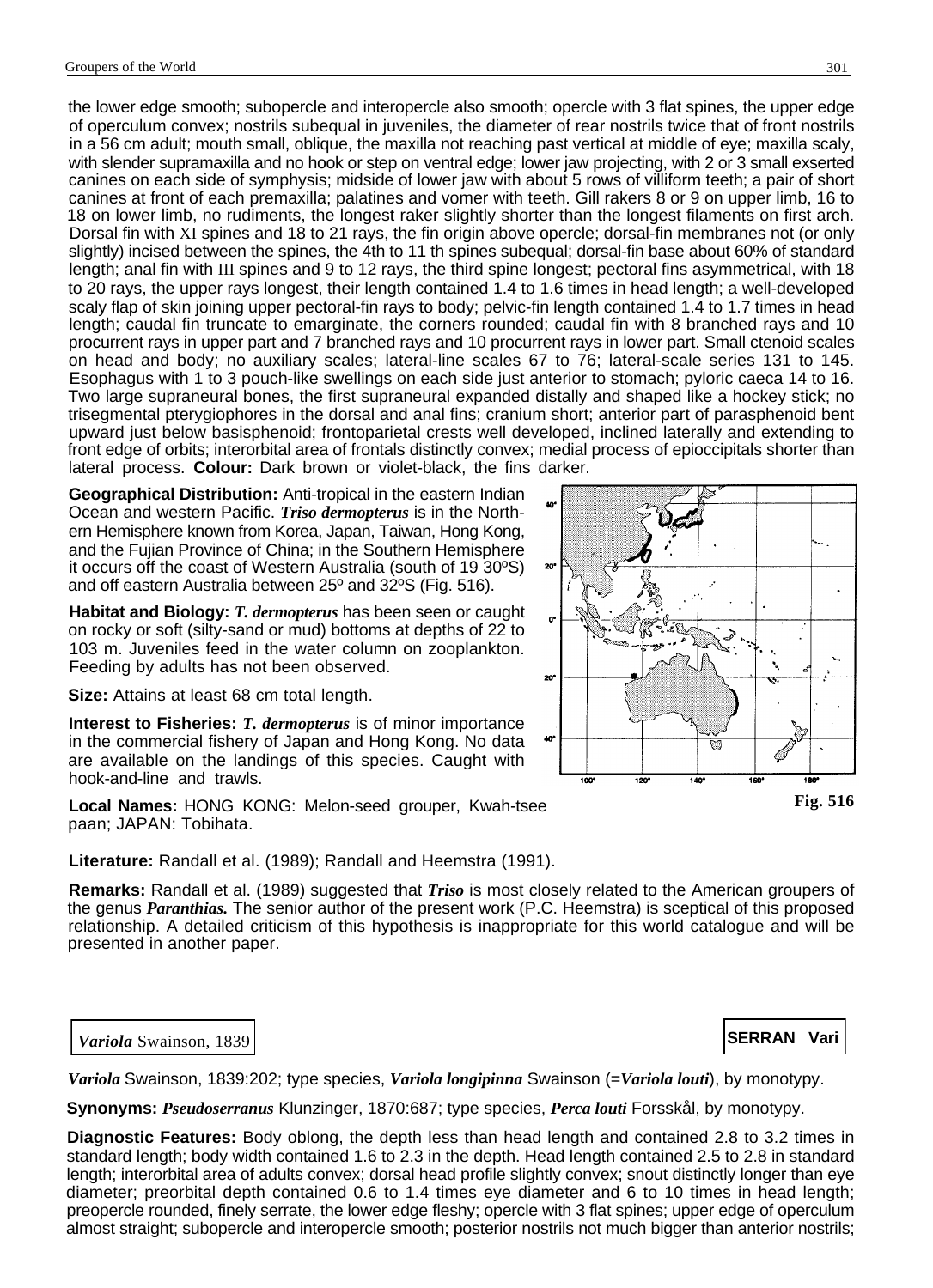maxilla of adults with a distinct step on ventral edge; supramaxilla well developed; both jaws with a pair of large canines at the front; 1 to 3 large canines at midside of lower jaw; palatines with teeth. Dorsal fin with IX spines and 13 to 15 rays, the dorsal-fin origin over rear end of operculum; dorsal-fin membranes not or slightly indented between the spines, the third to ninth spines subequal, the 11 th or 12th ray elongated: anal fin with III distinct spines and 8 rays; rear margin of dorsal and anal fins falcate, the antepenultimate rays greatly elongated; pectoral fins rounded, with 16 to 19 rays, the middle rays longest, their length contained 1.4 to 1.8 in head length; upper pectoral-fin rays joined to body by a scaly flap of skin; first two pelvic-fin rays elongated, usually much longer than pectoral fins and reaching to or beyond anal fin origin; caudal fin lunate (the lobes produced), with 8 branched rays and 10 procurrent rays in upper part and 7 branched rays and 10 procurrent rays in lower part. Midlateral-body scales ctenoid, without auxiliary scales. Second supraneural bone about half length of first; epipleural ribs on first 9 or 10 vertebrae; dorsal fin with 4 to 6, anal fin with 4 trisegmental pterygiophores; rear edge of first dorsal-fin pterygiophore slightly excavated at tip of third neural spine; posterior part of parasphenoid deflected slightly ventrally; greatest width of cranium about 0.5 times its length; least interorbital width of frontals about 0.4 times postorbital width of frontals; parietal crest well developed, continued onto frontals where it joins the lateral crest to form a low ridge running anteromedially to meet its fellow of the opposite side; frontals rugose, not excavated anteriorly (no supraethmoid pit or depression); median supraoccipital crest low, not extending onto frontals; exoccipitals with a small notch in lateral edge of foramen magnum.

**Habitat and Biology:** Both species of *Variola* occur on coral reefs at depths of 4 to 200 m. They are usually seen swimming well above the reef and seem to prefer clear-water areas such as islands and offshore reefs. They feed primarily on fishes.

**Geographical Distribution:** The species of *Variola* are known from the tropical Indo-Pacific region, from the Red Sea to South Africa and eastward to the islands of the central Pacific.

**Interest to Fisheries:** As the larger and more common species, *V. louti* is more important in artisanal fisheries, although it is often the cause of ciguatera poisoning.

**Remarks:** This distinctive genus comprises two very similar species. *V. albimarginata* is less common and was usually misidentified as *V. louti.*

# **Key to the Species of** *Variola*

- **1a.** Rear margin of caudal fin with a black submarginal line and narrow white edge; dorsal, anal, and pectoral fins without a distinct yellow posterior border; lower gill rakers 13 to 16; pelvic fins usually not reaching anus; juveniles without a dark stripe on body dorsally and no dark spot at base of upper caudal-fin rays (Fig. 517, Plate XXXI) (western Indian Ocean to central Pacific Ocean) .................................................................................................... *V. albimarginata*
- **1b.** Caudal, dorsal, anal, and pectoral fins with a broad yellow rear margin; lower gill rakers 15 to 18; pelvic fins reach beyond anus; juveniles with irregular dark brown stripe along dorsal part of body and a dark spot at base of upper caudal-fin rays (Fig. 518, Plate XXXI) (Red Sea to central Pacific Ocean) .......................................................................................... *V. louti*

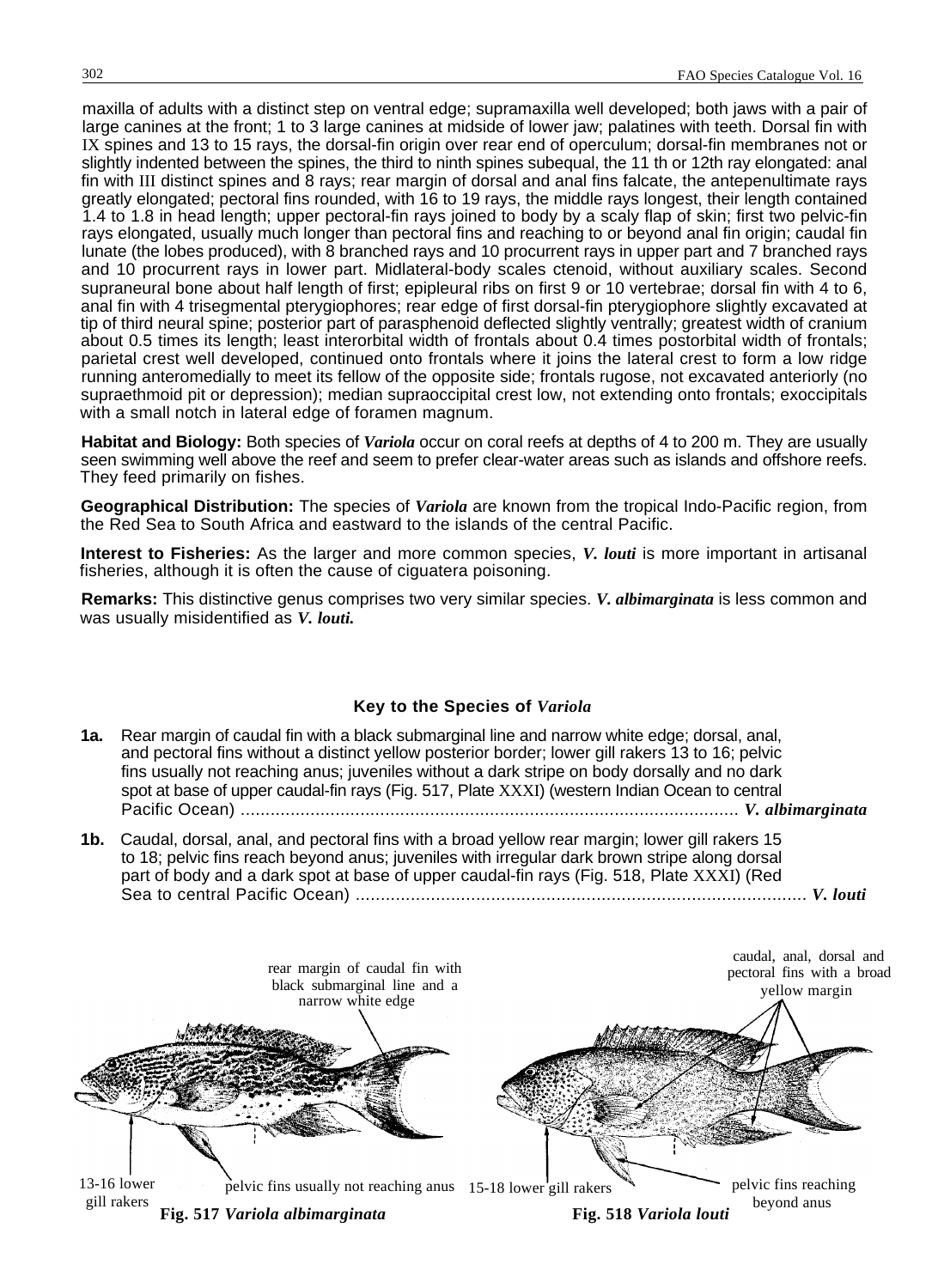*Variola albimarginata* **Baissac, 1952 SERRAN Vari 2 SERRAN Vari 2** 

Fig. 519; PI. XXXID

*Variola albimarginata* Baissac, 1952:214 (type locality: Mauritius).

**Synonyms:** None. Often misidentified as *V. louti.*

**FAO Names: En -** White-edged lyretail; Fr - Croissant queue blanche; Sp - Mero rabiblanco.



### **Fig. 519** *Variola albimarginata* (212 mm standard length)

**Diagnostic Features:**Body oblong, the depth less than head length and contained 2.8 to 3.5 times in standard length (for fish 19 to 25 cm standard length). Head length contained 2.6 to 2.8 times in standard length. Gill rakers 7 to 9 on upper limb, 13 to 16 on lower limb (including 4 to 7 rudiments on each limb). Dorsal fin with IX spines and 14 rays; anal fin with III spines and 8 rays; pectoral-fin rays 17 to 19, the middle rays longest, their length contained 1,6 to 1.8 times in head length; pelvic fins usually not reaching anus, pelvic-fin length contained 1.4 to 1.8 times in head length; caudal fin lunate, the upper and lower lobes produced, about twice the length of middle rays. Midlateral-body scales ctenoid, without auxiliary scales; lateral-line scales 66 to 76; lateral-scale series 109 to 127. **Colour:** Body brownish orange or reddish purple, with irregular red bands alternating with yellow lines, the red bands containing small irregular pale blue to pink spots; head orange-yellow, densely spotted with red; median fins with small pink and red spots; rear margin of caudal fin usually dusky, with a narrow white edge: rear margin of dorsal and anal fins hyaline, without trace of yellow; pectoral fins yellow, the basal half of rays often reddish or dark brown. Juveniles similar in colour to adults, but with relatively fewer and larger pale blue or pink spots.

**Geographical Distribution:** *V. albimarginata* is known from the east coast of Africa (Zanzibar and Mafia Island, Tanzania) to Samoa. We have verified records from Mauritius, Reunion, Maldives, Chagos, Sri Lanka, South China Sea, Indonesia, Philippines, Taiwan, Ryukyu Islands, tropical coast of Australia, Papua New Guinea, New Ireland, New Caledonia, Guam, Palau Islands, Mariana Islands, Fiji, and Samoa (Fig. 520).

**Habitat and Biology:** *V. albimarginata* occurs on coral reefs at depths of 4 to 200 m. The stomach contents from 3 specimens comprised only fishes. According to Morgans (1982), females are mature at



**Size:** Appears to be smaller than *V. louti,* the largest known specimen was 33 cm standard length (47 cm total length); probably does not grow larger than 55 cm total length (1 kg).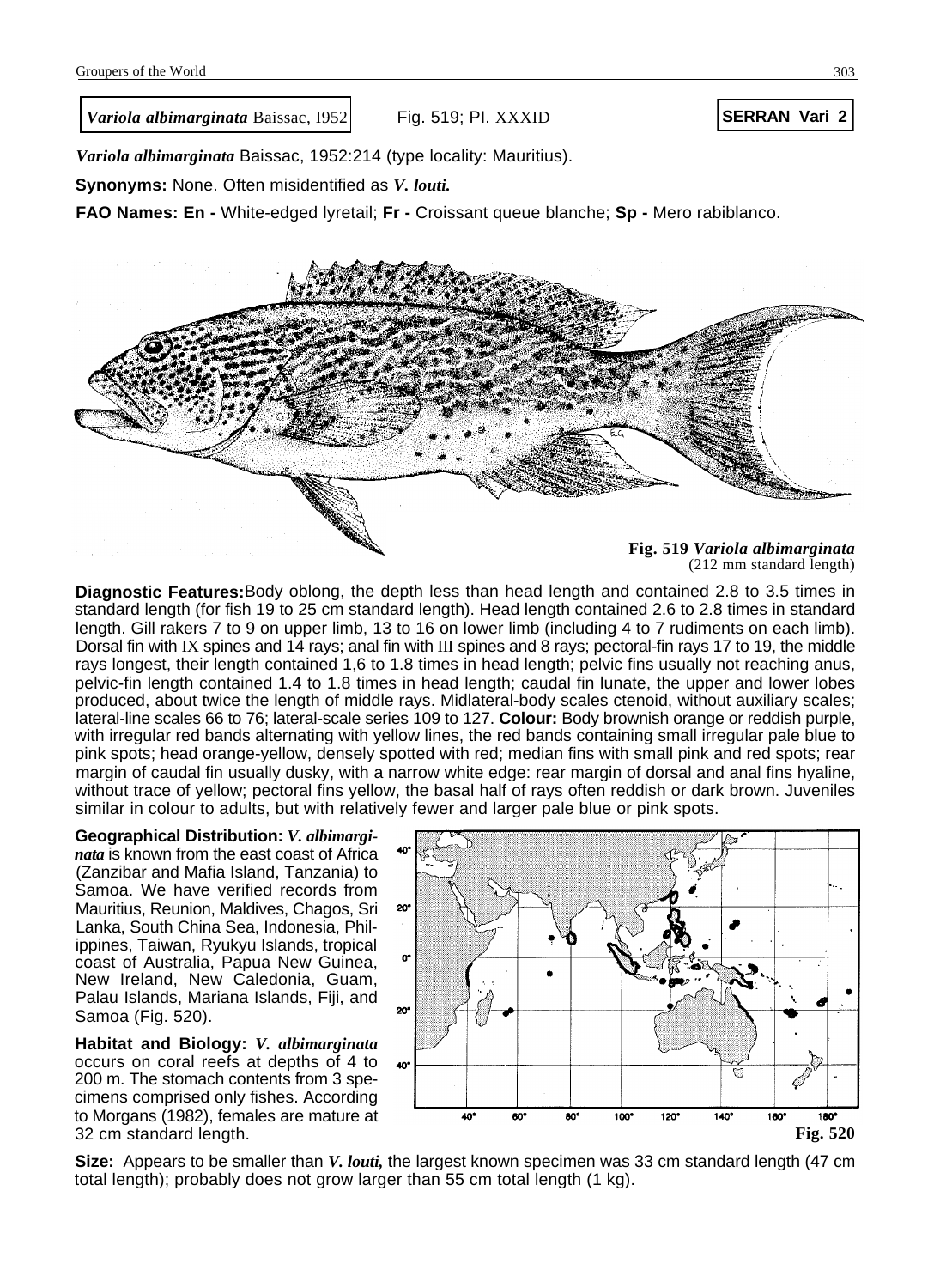<span id="page-6-0"></span>**Interest to Fisheries:** Because of its small size and rarity, *V. albimarginata* is of little interest to fisheries. It is, however, abundant during the dry season (southern winter) at Reunion. Flesh excellent. Caught with handline, traps, and spear.

**Local Names:** AUSTRALIA: Lyretail trout; JAPAN: Ojiro-barahata; MAURITIUS: Vieille mulâtresse, Croissant queue blanche; PHILIPPINES: Painted coral trout, Lunar-tailed grouper, Lapu-lapung seiiorita, Sunolawian, Mambo; REUNION: Tire bourre; SINGAPORE: Moontail seabass.

**Literature:** Postel et al. (1963); Morgans (1982); Randall and Heemstra (1991).

**Remarks:** Although it was described in 1952, *V. albimarginata* was overlooked or misidentified as *V. louti* by most recent authors. *V. albimarginata* was recognized as a valid species by Postel et al. (1963), Morgans (1982), Randall and Ben-Tuvia (1983) and Heemstra and Randall (1984).

*Variola louti* (Forsskål, 1775) **SERRAN Vari 1**

Fig. 521; PI. XXXIE, F

*Perca louti* Forsskål, 1775:40 (type localities, Lohaja, Jeddah, Red Sea).

**Synonyms:** *Labrus punctulatus* Lacepède, 1801:431, 477, pl. 17, fig. 2 (type locality: Indian Ocean). *Serranus roseus* Valenciennes in Cuv. and Val., 1828:306 (type locality: Tahiti). *Serranus luti* Valenciennes in Cuv. and Val., 1828:363 (unjustified emendation of *Perca louti* Forsskål). *Serranus flavimarginatus* Rüppell, 1830:109 (type locality: Mohila, Red Sea). *Serranus phaenistomus* Swainson, 1839:201 (on *Serranus louti:* Rüppell, 1828). *Variola longipinna* Swainson, 1839:202 (on *Serranus louti:* Rüppell, 1828). *Variola melanotaenia* Bleeker, 1857a:33 (type locality: Ambon, Indonesia). ?*Serranus cernipedis* Miranda Ribeiro, 1915:31 (307) (no locality).

**FAO Names: En -** Yellow-edged lyretail (formerly: Moontail seabass); **Fr -** Croissant queue jaune; **Sp -** Mero luna creciente.



(267 mm standard length)

**Diagnostic Features:** Body oblong, the depth less than head length and contained 2.8 to 3.3 times in standard length (for fish 12 to 40 cm standard length). Head length contained 2.5 to 2.8 times in standard length. Gill rakers 7 to 10 on upper limb, 15 to 18 on lower limb (including 6 to 8 rudiments on each limb). Dorsal fin with IX spines and 13 or 14 rays; anal fin with III spines and 8 rays; pectoral-fin rays 16 to 19, the middle rays longest, their length contained 1.6 to 1.8 times in head length; pelvic fins of adults reach past anus, pelvic-fin length contained 1 .0 to 1.7 times in head length; caudal fin lunate, the upper and lower lobes produced, about twice length of middle rays. Midlateral-body scales ctenoid, without auxiliary scales; lateral-line scales 66 to 77; lateral-scale series 113 to 135. **Colour:** Head, body, and median fins yellowish brown to orange-red (fish from deep water more reddish) with numerous small round or elongate spots of blue to lavender or pink; rear margin of median fins broadly yellow; pectoral-fin rays red to brown, the distal third abruptly yellow. Large juveniles (8 to 18 cm standard length) with irregular black band along dorsal part of body ending below rear of dorsal fin and continuing on head (up to eye) as 3 irregular black spots;